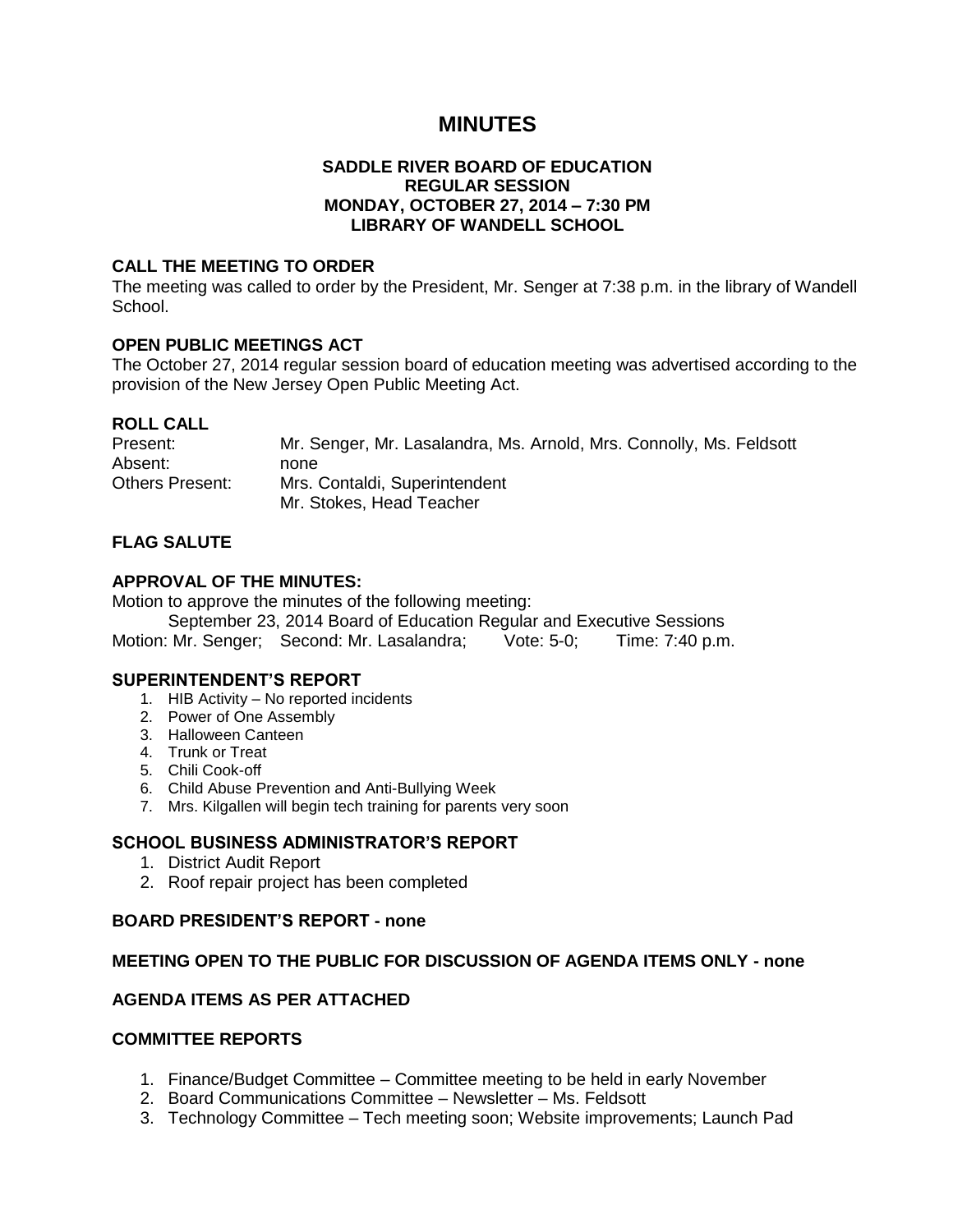- 4. Curriculum Committee Mr. Lasalandra and Ms. Connolly will set up curriculum meeting
- 5. Renovation Committee Meeting will be set up by BA
- 6. Wandell School Recreation Committee All activities are in full force; Canteen a success
- 7. Liaisons: Ramsey Board of Education 10 year Send/Receive Contract completed Northern Highlands Regional High School – no report
- 8. Home and School Association Casino Night postponed; Festival of trees in December
- 9. New Jersey School Boards Association/NJSBA Legislative Committee NJSBA Conference this week
- 10. Policy Committee no report
- 11. Health, Well-being, Safety and Transportation Committee Meeting to be set up for the Food Service Advisory Committee
- 12. Liaison to Mayor and Council Security cameras School walk-through by Borough
- 13. Negotiations Committee A negotiations committee will be selected shortly
- 14. Search Committee To be discussed in Executive Session

**COMMENTS ON NON-AGENDA ITEMS –** One parent questioned if the Board has considered sharing a Superintendent with another district and Saddle River just hiring a principal? The Board replied that it was not entertaining that position at this time.

# **MOTION TO ENTER EXECUTIVE SESSION**

WHEREAS Section 8 of the Open Public Meetings Act, Chapter 231, PL 1975, permits the exclusion of the public from a meeting in certain circumstances and WHEREAS the Board is of the opinion that such circumstances presently exist BE IT RESOLVED by the Saddle River Board of Education that:

 The public shall be excluded from discussion of the hereinafter-specified subjects: The general nature of these subjects is: Contractual Matters and Superintendent Search

It is anticipated at this time that the above-stated subject matters will be made public when the Board determines them to be no longer prejudicial or when the board takes formal action.

Motion: Mr. Senger Second: Ms. Arnold Vote: 5-0, motion carried Time: 8:03 p.m.

# **MOTION TO ADJOURN EXECUTIVE SESSION AND MEETING**

| Motion: | Mr. Senger | Second: Ms. Feldsott | Vote: 5-0, motion carried |
|---------|------------|----------------------|---------------------------|
| Time:   | 9:10 p.m.  |                      |                           |

Respectfully submitted,

Fred D. Palumbo Board Secretary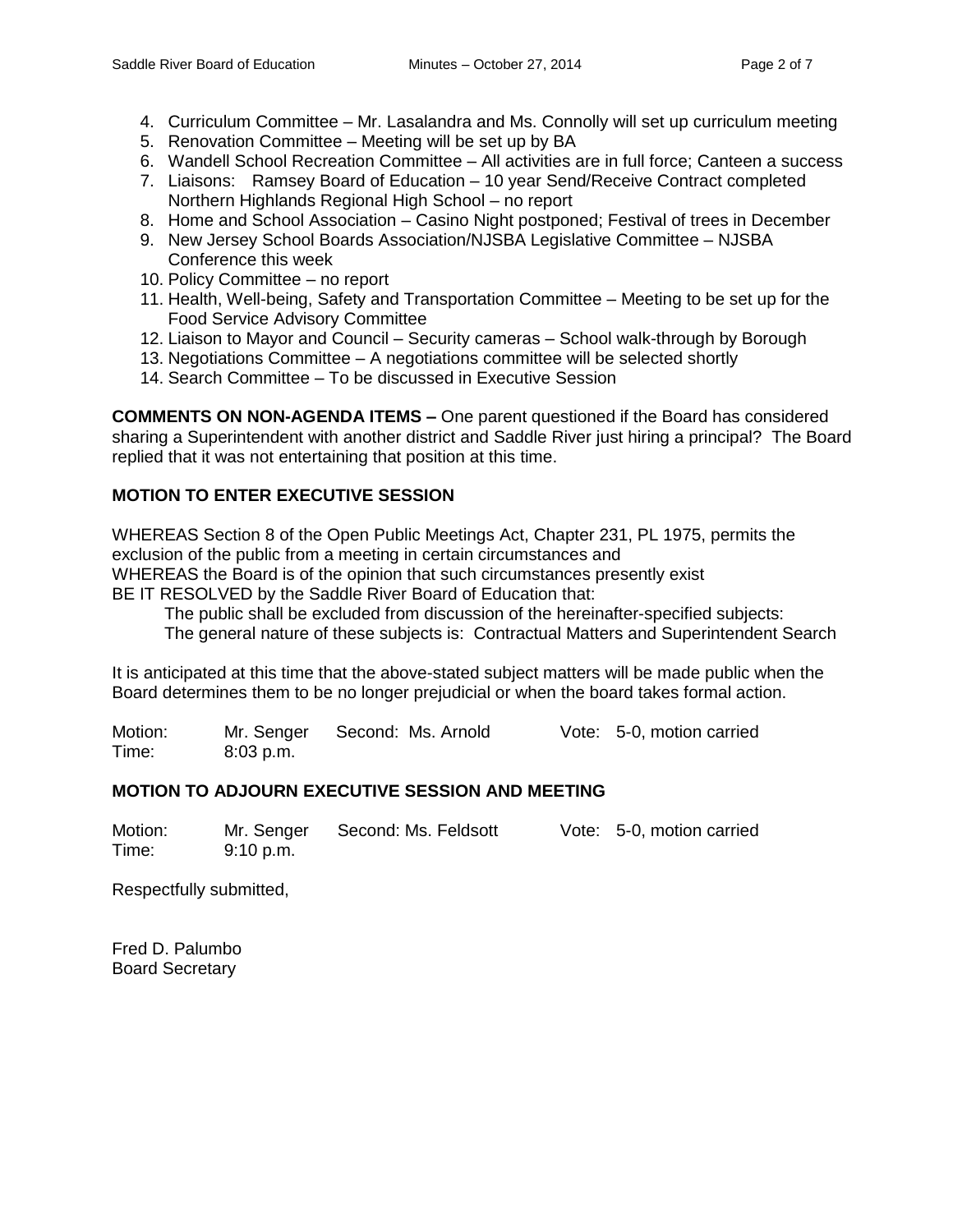## **SADDLE RIVER BOARD OF EDUCATION MONDAY, OCTOBER 27, 2014 RESOLUTIONS – SUMMARY**

#### **ADMINISTRATION**

A-794 Approval of 2014-2015 Comprehensive Maintenance Plan A-795 Submission of 2014-2015 Comprehensive Maintenance Plan A-796 Acceptance of Donation from Wandell Home & School Association A-797 Acceptance of Donation from Saddle River PBA A-798 Resolution to Enter into a Settlement Agreement for AR-2015-066

# **HUMAN RESOURCES**

HR-1113 Additional Stipends for School Year 2014-2015 HR-1114 Lane – Middle Level Head Girls Basketball Coach HR-1115 Rockey-Tirado – Assistant Basketball Coach HR-1116 Change in FTE for Certain Special Subject Teachers – Music HR-1117 Hire Substitute Teachers, Aides and/or Office Workers HR-1118 Revision to Resolution HR-1097 – Acceptance of Resignation - Contaldi HR-1119 Maura Houston – Change in Status – Full-time Permanent Teacher

# **EDUCATION**

E-770 Authorize Payment for Summer Home Instruction – July 2014

# **FINANCE**

F-2152 Payment of Bills – October 2014

F-2153 Line Item Certification

F-2154 Appropriation Transfers – September 2014

F-2155 Board Secretary Report – September 2014

F-2156 Treasurer Report – September 2014

F-2157 Agreement – Treasurer and Board Secretary Report

F-2158 Acceptance of CAFR and Auditors' Management Report on Administrative Findings

F-2159 Corrective Action Plan – Audit

F-2160 Chapter 192/193 Funding for 2014-2015 – Additional Funding

F-2161 Authorize Staff to Receive Flu Shots at District Expense – 2014

F-2162 Non-Public Technology Agreement – Saddle River Day School – 2014-2015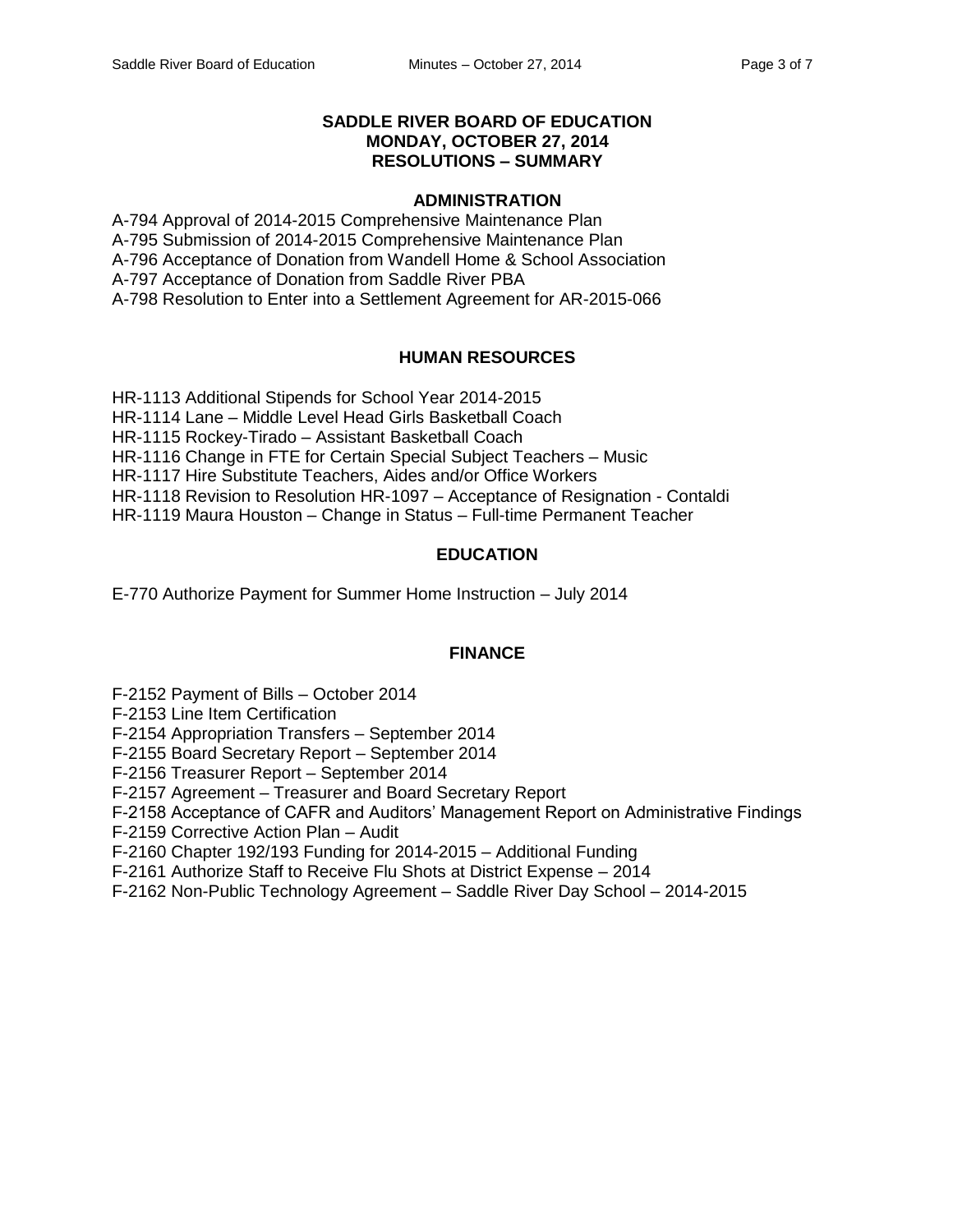## **ADMINISTRATION**

## **A-794 APPROVAL OF 2014-2015 COMPREHENSIVE MAINTENANCE PLAN - REQUIRED MAINTENANCE ACTIVITIES**

BE IT RESOLVED that the Saddle River Board of Education approves the three-year Comprehensive Maintenance Plan for 2014-2015, and that in accordance with the CMP the district's required maintenance activities are deemed reasonable to keep the Wandell School facility open and safe for use.

## **A-795 SUBMISSION OF COMPREHENSIVE MAINTENANCE PLAN – 2014-2015**

WHEREAS, the Department of Education requires New Jersey School Districts to submit threeyear maintenance plans documenting "required" maintenance activities for each of its public school facilities, and

WHEREAS, the required maintenance activities as listed in the attached document for the various school facilities of the Saddle River School District are consistent with these requirements, and WHEREAS, all past and planned activities are reasonable to keep school facilities open and safe for use or in their original condition and to keep their system warranties valid,

NOW, THEREFORE BE IT RESOLVED, that the Saddle River Board of Education hereby authorizes the school business administrator to submit the attached Comprehensive Maintenance Plan for the Saddle River School District in compliance with Department of Education requirements.

# **A-796 ACCEPTANCE OF DONATION FROM WANDELL HOME & SCHOOL ASSOCIATION**

BE IT RESOLVED to accept, with gratitude, the donation by the Wandell Home & School Association of a replacement fence partition in the approximate value of \$1290.00.

## **A-797 ACCEPTANCE OF DONATION FROM SADDLE RIVER POLICE BENEVOLENT ASSOCIATION (PBA)**

BE IT RESOLVED to accept, with gratitude, the donation by the Saddle River PBA of classroom and door signage in the approximate value of \$55.00, window installation for an exterior gym door in the approximate value of \$650.00 and safety laminate for exterior school doors and art room display in the approximate value of \$900.00.

## **A-798 RESOLUTION APPROVING A SETTLEMENT AGREEMENT FOR AR-2015-066**

BE IT RESOLVED that the Saddle River Board of Education approves a settlement agreement to settle a grievance captioned AR-2015-066 between the Saddle River Board of Education and the Saddle River Education Association and Jill B. O'Flaherty which is on file in the district Board of Education offices.

|                    | ALL ADMINISTRATION MOTIONS BUNDLED FOR SINGLE VOTE: |           |
|--------------------|-----------------------------------------------------|-----------|
| Motion: Mr. Senger | Second: Ms. Arnold                                  | Vote: 5-0 |

# **HUMAN RESOURCES**

#### **HR-1113 ADDITIONAL STIPENDS FOR SCHOOL YEAR 2014-2015**

BE IT RESOLVED, upon the recommendation of the Superintendent, that the Saddle River Board of Education approves the following stipends:

| Stipend for:                                  | Employee       | Period<br>Amount           |
|-----------------------------------------------|----------------|----------------------------|
| <b>Safety Patrol Coordinator</b>              | Lisa Kilgallen | \$2,000 9/1/2014-6/30/2015 |
| Peer Leader                                   | Kerri Budds    | \$2,000 9/1/2014-6/30/2015 |
| Character Ed Program Coordinator Angela Penna |                | \$1,500 9/1/2014-6/30/2015 |
| Choreographer                                 | Aubree McLean  | \$900 2/2/2015-3/20/2015   |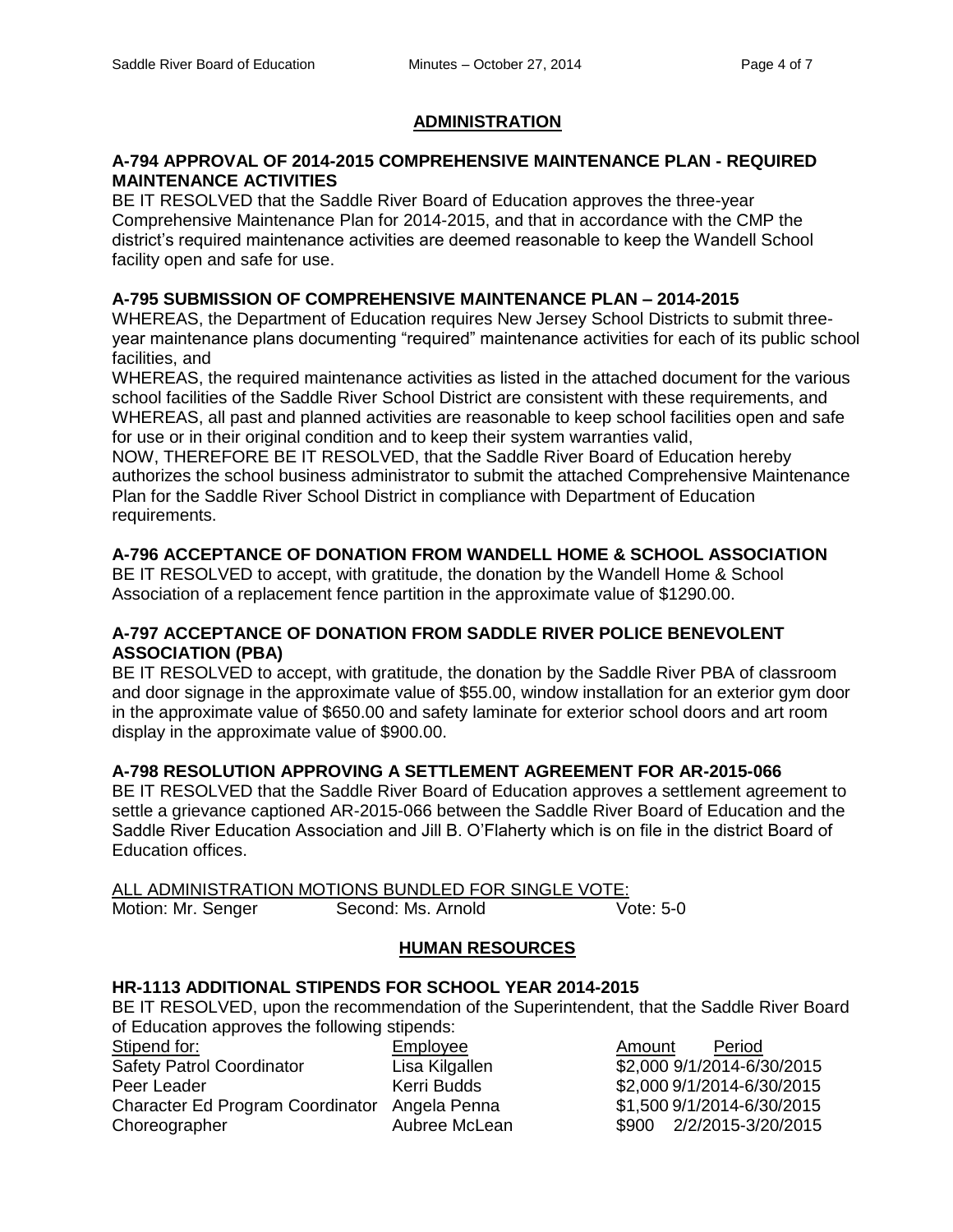# **HR-1114 LANE – MIDDLE LEVEL HEAD GIRLS BASKETBALL COACH**

BE IT RESOLVED, upon recommendation of the Superintendent, to approve Kevin Lane as middle level head girls' basketball coach for the 2014-2015 school year from December 2, 2014 through February 13, 2015 at a stipend of \$2,400.00.

# **HR-1115 ROCKEY-TIRADO – ASSISTANT BASKETBALL COACH**

BE IT RESOLVED, upon recommendation of the Superintendent, to approve Maureen Rockey-Tirado as assistant middle level head girls' basketball coach for the 2014-2015 school year from December 2, 2014 through February 13, 2015 at a stipend of \$500.00.

# **HR-1116 CHANGE IN FTE FOR CERTAIN SPECIAL SUBJECT TEACHERS – 2014-2015**

BE IT RESOLVED, upon recommendation of the Superintendent, that the Saddle River Board of Education authorizes the following FTE change, retroactively effective September 29, 2014. Subject **Old FTE** New FTE Music (John Moylan) .8 1.0

# **HR-1117 HIRE SUBSTITUTE TEACHERS, AIDES AND/OR OFFICE WORKERS**

BE IT RESOLVED, upon recommendation of the Superintendent, to hire the following individuals as substitute teachers, aides and/or office workers for the 2014-2015 school year, at the substitute rate of \$90.00 per day: Karen Foley, Talar Aydin Minoyan

# **HR-1118 REVISION TO HR-1097 ACCEPTANCE OF RESIGNATION - CONTALDI**

BE IT RESOLVED that the Saddle River Board of Education accepts, with regret, the resignation of Mrs. Margaret E. Contaldi, Superintendent of Schools, effective December 1, 2014.

# **HR-1119 MAURA HOUSTON – FULL TIME PERMANENT TEACHER STATUS**

BE IT RESOLVED, upon recommendation of the Superintendent, that the Saddle River Board of Education authorizes the changing in status for Maura Houston from leave replacement to 1.0 FTE permanent teacher effective September 10, 2014 through June 30, 2015 at BA Step 1 on the teacher salary guide.

# ALL HR MOTIONS BUNDLED FOR SINGLE VOTE:<br>Motion: Ms. Feldsott **Second: Mr. La**

Second: Mr. Lasalandra Roll Call Vote: HS: Yes JL: Yes RA: Yes IF: Yes JC: Yes (Ms. Arnold voted No on Resolution HR-1118)

# **EDUCATION**

# **E-770 AUTHORIZE PAYMENT FOR SUMMER HOME INSTRUCTION – JULY 2014**

BE IT RESOLVED to approve payment to Jennifer Monahan for 20 hours of Wilson Reading Summer Home Instruction for Special Education student CS who is a student at Northern Highlands Regional High School during July 2014; Rate of pay = \$60/hour for a total of \$1,200.

#### ALL EDUCATION MOTIONS BUNDLED FOR SINGLE VOTE:

Motion: Ms. Feldsott Second: Mr. Senger Vote: 5-0

# **FINANCE**

# **F-2152 PAYMENT OF BILLS – OCTOBER 2014**

BE IT RESOLVED that the payment of bills for October 2014 as per the bill lists on file in the business office be approved.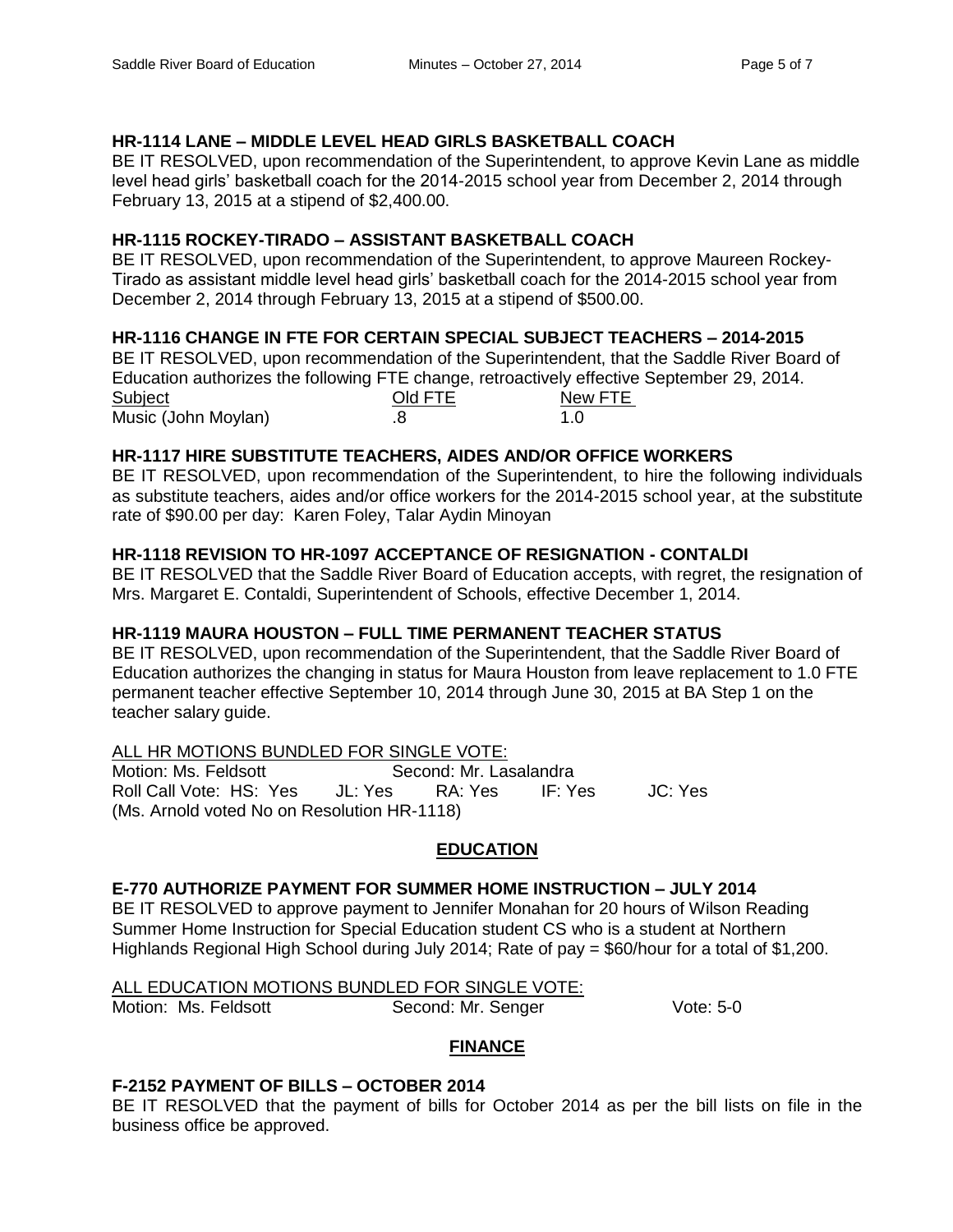# **F-2153 LINE ITEM CERTIFICATION**

BE IT RESOLVED that in compliance with NJAC 6:20-2A-10(e) that the Board of Education certifies that no major account or fund has been over-expended and that as of this report, sufficient funds are available to meet the District's financial obligations for the remainder of the fiscal year.

# **F-2154 APPROPRIATION TRANSFERS – SEPTEMBER 2014**

BE IT RESOLVED that the appropriation transfers for the month of September 2014 as per the list on file in the business office be approved.

# **F-2155 BOARD SECRETARY REPORT – SEPTEMBER 2014**

BE IT RESOLVED that the Reports of the Board Secretary for the month of September 2014 be approved.

# **F-2156 TREASURER REPORT – SEPTEMBER 2014**

BE IT RESOLVED that the Treasurer's Report for the month of September 2014 be approved.

# **F-2157 AGREEMENT – TREASURER'S AND BOARD SECRETARY'S REPORTS**

BE IT RESOLVED that the Saddle River Board of Education states that the Report of the Treasurer of School Moneys and the Report of the Secretary of the Board of Education for the month of September 2014 are in agreement and on file in the Board Secretary's Office.

# **F-2158 COMPREHENSIVE ANNUAL FINANCIAL REPORT AND AUDITORS' MANAGEMENT REPORT ON ADMINISTRATIVE FINDINGS**

BE IT RESOLVED that the Comprehensive Annual Financial Report and Auditors' Management Report on Administrative Findings performed for the Saddle River School District by Lerch, Vinci, and Higgins, LLP for the fiscal year ended June 30, 2014, has been officially discussed and accepted.

# **F-2159 CORRECTIVE ACTION PLAN – AUDIT**

BE IT RESOLVED that the attached Corrective Action Plan in response to the Auditors' Management Report on Administrative Findings performed for the Saddle River School District by Lerch, Vinci and Higgins, LLP for the fiscal year ended June 30, 2014 be approved and forwarded to the Bergen County Department of Education.

# **F-2160 CHAPTER 192/193 FUNDING FOR 2014-2015 – ADDITIONAL FUNDING**

BE IT RESOLVED to approve the acceptance of additional funding under the provisions of Chapters 192 and 193 for the 2014-2015 school year:

| Program                   | Original Aid | <b>Additional Funding</b> | <b>Total Funding</b> |
|---------------------------|--------------|---------------------------|----------------------|
| Compensatory Ed           |              |                           |                      |
| ESL                       |              |                           |                      |
| Initial Exam and Class.   | 5,039        | 3,780                     | 8.819                |
| Annual Exam and Class.    | 1,444        | 2,888                     | 4,332                |
| <b>Corrective Speech</b>  | 9,719        | 6.715                     | 16,434               |
| Supplementary Instruction | 2,354        |                           | 2,354                |
| <b>Total Allocation</b>   | \$18,556     | \$13,383                  | \$31,939             |

# **F-2161 AUTHORIZE STAFF TO RECEIVE FLU SHOTS AT DISTRICT EXPENSE**

BE IT RESOLVED that the Saddle River Board of Education retroactively authorizes District staff (24 persons) to receive flu shots through the Borough of Saddle River on October 22, 2014 at a cost to the District of \$27.00 per vaccine.